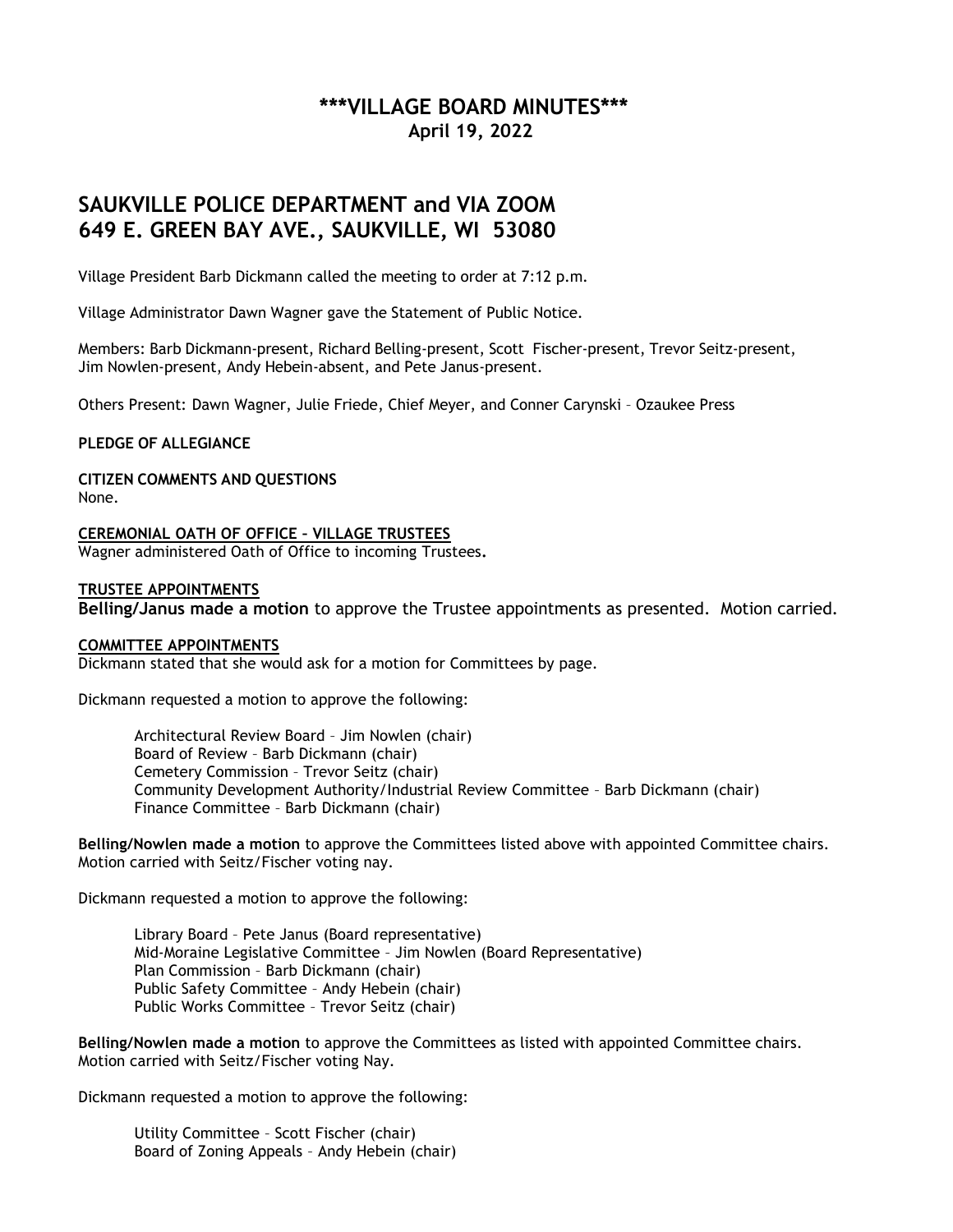Fire Department Manpower Study Sub-Committee – Dawn Wagner (chair) July 4th Committee – Julie Friede (staff representative)

**Nowlen/Janus made a motion** to approve the Committee appointments as listed with appointed Committee chairs.

Motion carried with Seitz/Fischer voting Nay.

## **APPROVE MINUTES OF APRIL 6, 2022 MEETING**

**Seitz/Fischer made a motion** to approve the April 6, 2022 minutes as presented. Motion carried.

#### **COMMUNICATIONS REPORT FROM THE VILLAGE PRESIDENT** None.

**REPORT FROM THE VILLAGE ADMINISTRATOR** None.

**ORDINANCES – RESOLUTIONS – PETITIONS ORD. #820 – AMENDING §46-1.B(1) – VILLAGE BOARD MEETINGS Seitz/Belling made a motion** to recommend to the Village Board approval of Ord. #820 – Amending §46-1.B(1) – Village Board Meetings. Motion carried.

# **REPORTS OF VILLAGE BOARD COMMITTEES Utility Committee**

No report. Meeting scheduled for May.

**Public Works Committee** No report.

**Public Safety Committee** No report.

## **Finance Committee**

Dickmann reported on the meeting of April 19, 2022.

Claims for March 2022 in the amount of \$523,402.17 were reviewed and approved.

The Budget Watch and Investment Report were reviewed.

CLA Presented the 2021 Audit Report.

A Recommendation was made to the Village Board to approve the Waste Water Treatment Facility Upgrade, Pay Recommendation No 1.

**Nowlen/Janus made a motion** to approve the Waste Water Treatment Facility Upgrade, Pay Recommendation No 1. Motion carried.

A Recommendation was made to the Village Board to approve Town of Saukville – Inter-Governmental Agreement – Maple Lane Easement (Neumann Dev).

**Janus/Seitz made a motion** to approve the Town of Saukville – Inter-Governmental Agreement – Maple Lane Easement (Neumann Dev). Motion carried.

Committee went into Closed Session with no action being taken.

Other Matters: None.

**REPORTS OF SPECIAL COMMITTEES Plan Commission**